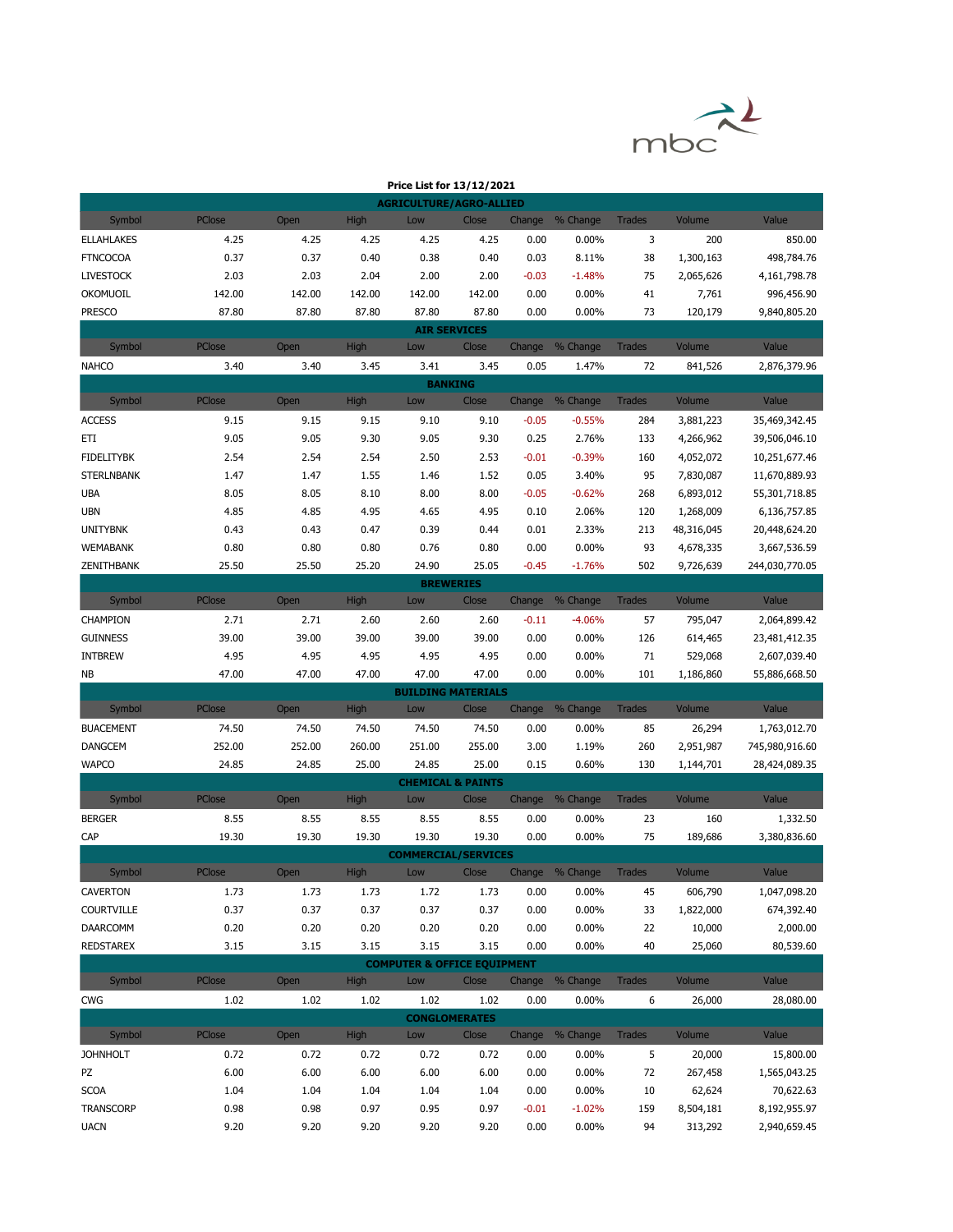| <b>UNILEVER</b>               | 13.20         | 13.20        | 13.20        | 13.20                                             | 13.20                               | 0.00         | 0.00%           | 69                   | 576,674                | 7,627,347.75         |
|-------------------------------|---------------|--------------|--------------|---------------------------------------------------|-------------------------------------|--------------|-----------------|----------------------|------------------------|----------------------|
|                               |               |              |              |                                                   | <b>CONSTRUCTION</b>                 |              |                 |                      |                        |                      |
| Symbol                        | PClose        | Open         | <b>High</b>  | Low                                               | Close                               | Change       | % Change        | <b>Trades</b>        | Volume                 | Value                |
| <b>JBERGER</b>                | 24.80         | 24.80        | 24.80        | 24.80                                             | 24.80                               | 0.00         | 0.00%           | 63                   | 96,042                 | 2,146,956.15         |
|                               | <b>PClose</b> | Open         | High         | <b>ENGINEERING TECHNOLOGY</b>                     |                                     |              | % Change        |                      | Volume                 | Value                |
| Symbol                        |               |              |              | Low                                               | Close                               | Change       |                 | <b>Trades</b>        |                        |                      |
| <b>CUTIX</b>                  | 2.65<br>3.00  | 2.65<br>3.00 | 2.65<br>3.00 | 2.65<br>3.00                                      | 2.65<br>3.00                        | 0.00         | 0.00%           | 37<br>$\overline{2}$ | 474,969                | 1,257,142.24         |
| <b>NCR</b><br><b>TRIPPLEG</b> | 0.96          | 0.96         | 0.96         | 0.96                                              | 0.96                                | 0.00<br>0.00 | 0.00%<br>0.00%  | 9                    | 50,000<br>1,000        | 150,000.00<br>900.00 |
|                               |               |              |              | <b>FOOD/BEVERAGES &amp; TOBACCO</b>               |                                     |              |                 |                      |                        |                      |
| Symbol                        | PClose        | Open         | <b>High</b>  | Low                                               | Close                               | Change       | % Change        | <b>Trades</b>        | Volume                 | Value                |
| <b>CADBURY</b>                | 9.00          | 9.00         | 9.00         | 9.00                                              | 9.00                                | 0.00         | 0.00%           | 82                   | 62,504                 | 551,571.65           |
| <b>DANGSUGAR</b>              | 15.95         | 15.95        | 15.95        | 15.95                                             | 15.95                               | 0.00         | 0.00%           | 257                  | 512,126                | 8,723,923.10         |
| <b>FLOURMILL</b>              | 28.30         | 28.30        | 28.50        | 28.50                                             | 28.50                               | 0.20         | 0.71%           | 112                  | 751,873                | 21,318,991.40        |
| <b>HONYFLOUR</b>              | 3.60          | 3.60         | 3.79         | 3.61                                              | 3.70                                | 0.10         | 2.78%           | 103                  | 1,081,014              | 3,959,829.02         |
| <b>NASCON</b>                 | 14.00         | 14.00        | 13.05        | 13.05                                             | 13.05                               | $-0.95$      | $-6.79%$        | 68                   | 249,415                | 3,251,654.80         |
| <b>NESTLE</b>                 | 1,395.00      | 1,395.00     | 1,395.00     | 1,395.00                                          | 1,395.00                            | 0.00         | 0.00%           | 109                  | 607,003                | 846,762,378.60       |
| <b>NNFM</b>                   | 8.00          | 8.00         | 8.00         | 8.00                                              | 8.00                                | 0.00         | 0.00%           | 21                   | 22,846                 | 164,589.20           |
|                               |               |              |              | <b>HEALTHCARE</b>                                 |                                     |              |                 |                      |                        |                      |
| Symbol                        | PClose        | Open         | <b>High</b>  | Low                                               | Close                               |              | Change % Change | <b>Trades</b>        | Volume                 | Value                |
| <b>FIDSON</b>                 | 6.25          | 6.25         | 6.25         | 6.25                                              | 6.25                                | 0.00         | 0.00%           | 54                   | 164,738                | 990,216.78           |
| <b>GLAXOSMITH</b>             | 5.65          | 5.65         | 6.05         | 6.05                                              | 6.05                                | 0.40         | 7.08%           | 83                   | 293,091                | 1,755,889.40         |
| MAYBAKER                      | 4.10          | 4.10         | 4.06         | 4.06                                              | 4.06                                | $-0.04$      | $-0.98%$        | 66                   | 962,170                | 3,921,668.25         |
| <b>MORISON</b>                | 1.89          | 1.89         | 1.89         | 1.89                                              | 1.89                                | 0.00         | 0.00%           | 3                    | 1,000                  | 2,000.00             |
| NEIMETH                       | 1.63          | 1.63         | 1.63         | 1.63                                              | 1.63                                | 0.00         | 0.00%           | 39                   | 7,751                  | 13,741.16            |
| PHARMDEKO                     | 2.00          | 2.00         | 2.00         | 2.00                                              | 2.00                                | 0.00         | 0.00%           | $\overline{4}$       | 3,000                  | 6,000.00             |
| Symbol                        | PClose        | Open         | <b>High</b>  | Low                                               | <b>HOTEL &amp; TOURISM</b><br>Close | Change       | % Change        | <b>Trades</b>        | Volume                 | Value                |
| IKEJAHOTEL                    | 1.22          | 1.22         | 1.22         | 1.22                                              | 1.22                                | 0.00         | 0.00%           | 12                   | 87,738                 | 115,254.70           |
|                               |               |              |              | <b>INDUSTRIAL/DOMESTIC PRODUCTS</b>               |                                     |              |                 |                      |                        |                      |
| Symbol                        | PClose        | Open         | <b>High</b>  | Low                                               | Close                               | Change       | % Change        | <b>Trades</b>        | Volume                 | Value                |
| <b>BETAGLAS</b>               | 52.95         | 52.95        | 52.95        | 52.95                                             | 52.95                               | 0.00         | 0.00%           | 39                   | 36,498                 | 1,816,645.00         |
| <b>MEYER</b>                  | 0.33          | 0.33         | 0.36         | 0.36                                              | 0.36                                | 0.03         | 9.09%           | 52                   | 168,876                | 60,795.36            |
| <b>VITAFOAM</b>               | 20.45         | 20.45        | 20.95        | 20.95                                             | 20.95                               | 0.50         | 2.44%           | 86                   | 284,959                | 5,972,934.35         |
|                               |               |              |              | <b>INFORMATION &amp; COMMUNICATION TECHNOLOGY</b> |                                     |              |                 |                      |                        |                      |
| Symbol                        | PClose        | Open         | <b>High</b>  | Low                                               | Close                               |              | Change % Change | <b>Trades</b>        | Volume                 | Value                |
| AIRTELAFRI                    | 955.00        | 955.00       | 955.00       | 955.00                                            | 955.00                              | 0.00         | 0.00%           | 44                   | 5,131                  | 4,884,611.00         |
| <b>CHAMS</b>                  | 0.20          | 0.20         | 0.21         | 0.21                                              | 0.21                                | 0.01         | 5.00%           | 37                   | 522,077                | 109,646.17           |
| ETRANZACT                     | 2.09          | 2.09         | 2.09         | 2.09                                              | 2.09                                | 0.00         | 0.00%           | 15                   | 8,156                  | 18,100.38            |
| <b>MTNN</b>                   | 174.50        | 174.50       | 186.80       | 186.80                                            | 186.80                              | 12.30        | 7.05%           | 871                  | 679,667                | 125,866,709.90       |
|                               |               |              |              |                                                   | <b>INSURANCE</b>                    |              |                 | <b>Trades</b>        | Volume                 | Value                |
| Symbol<br>AFRINSURE           | PClose        | Open         | High         | Low                                               | Close                               |              | Change % Change |                      |                        | 1,000.00             |
| AIICO                         | 0.20<br>0.68  | 0.20<br>0.68 | 0.20<br>0.70 | 0.20<br>0.67                                      | 0.20<br>0.70                        | 0.00         | 0.00%<br>2.94%  | $\overline{7}$       | 5,000                  | 2,810,338.68         |
| <b>CHIPLC</b>                 | 0.55          | 0.55         | 0.58         | 0.58                                              | 0.58                                | 0.02<br>0.03 | 5.45%           | 107<br>22            | 4,097,018<br>1,001,400 | 580,750.00           |
| <b>CORNERST</b>               | 0.50          | 0.50         | 0.48         | 0.47                                              | 0.47                                | $-0.03$      | $-6.00%$        | 27                   | 6,069,000              | 2,863,650.45         |
| <b>CUSTODIAN</b>              | 7.10          | 7.10         | 7.10         | 7.10                                              | 7.10                                | 0.00         | 0.00%           | 30                   | 21,075                 | 153,867.50           |
| <b>GUINEAINS</b>              | 0.20          | 0.20         | 0.20         | 0.20                                              | 0.20                                | 0.00         | 0.00%           | 8                    | 150,000                | 30,000.00            |
| LASACO                        | 1.04          | 1.04         | 1.10         | 1.10                                              | $1.10\,$                            | 0.06         | 5.77%           | 46                   | 489,325                | 533,914.45           |
| LINKASSURE                    | 0.51          | 0.51         | 0.51         | 0.51                                              | 0.51                                | 0.00         | 0.00%           | 18                   | 2,630                  | 1,403.00             |
| MANSARD                       | 2.29          | 2.29         | 2.30         | 2.30                                              | 2.30                                | 0.01         | 0.44%           | 73                   | 357,214                | 825,672.63           |
| MBENEFIT                      | 0.26          | 0.26         | 0.26         | 0.24                                              | 0.25                                | $-0.01$      | $-3.85%$        | 32                   | 2,712,585              | 670,845.56           |
| PRESTIGE                      | 0.51          | 0.51         | 0.51         | 0.51                                              | 0.51                                | 0.00         | 0.00%           | 34                   | 631                    | 290.26               |
| <b>REGALINS</b>               | 0.40          | 0.40         | 0.40         | 0.40                                              | 0.40                                | 0.00         | 0.00%           | 19                   | 1,051,250              | 419,000.00           |
| SOVRENINS                     | 0.24          | 0.24         | 0.24         | 0.23                                              | 0.24                                | 0.00         | 0.00%           | 29                   | 2,266,885              | 541,383.55           |
| UNIVINSURE                    | 0.20          | 0.20         | 0.20         | 0.20                                              | 0.20                                | 0.00         | 0.00%           | 21                   | 21,100,000             | 4,220,000.00         |
| <b>WAPIC</b>                  | 0.51          | 0.51         | 0.49         | 0.48                                              | 0.48                                | $-0.03$      | $-5.88%$        | 53                   | 2,223,411              | 1,077,388.28         |
|                               |               |              |              | <b>LEASING</b>                                    |                                     |              |                 |                      |                        |                      |